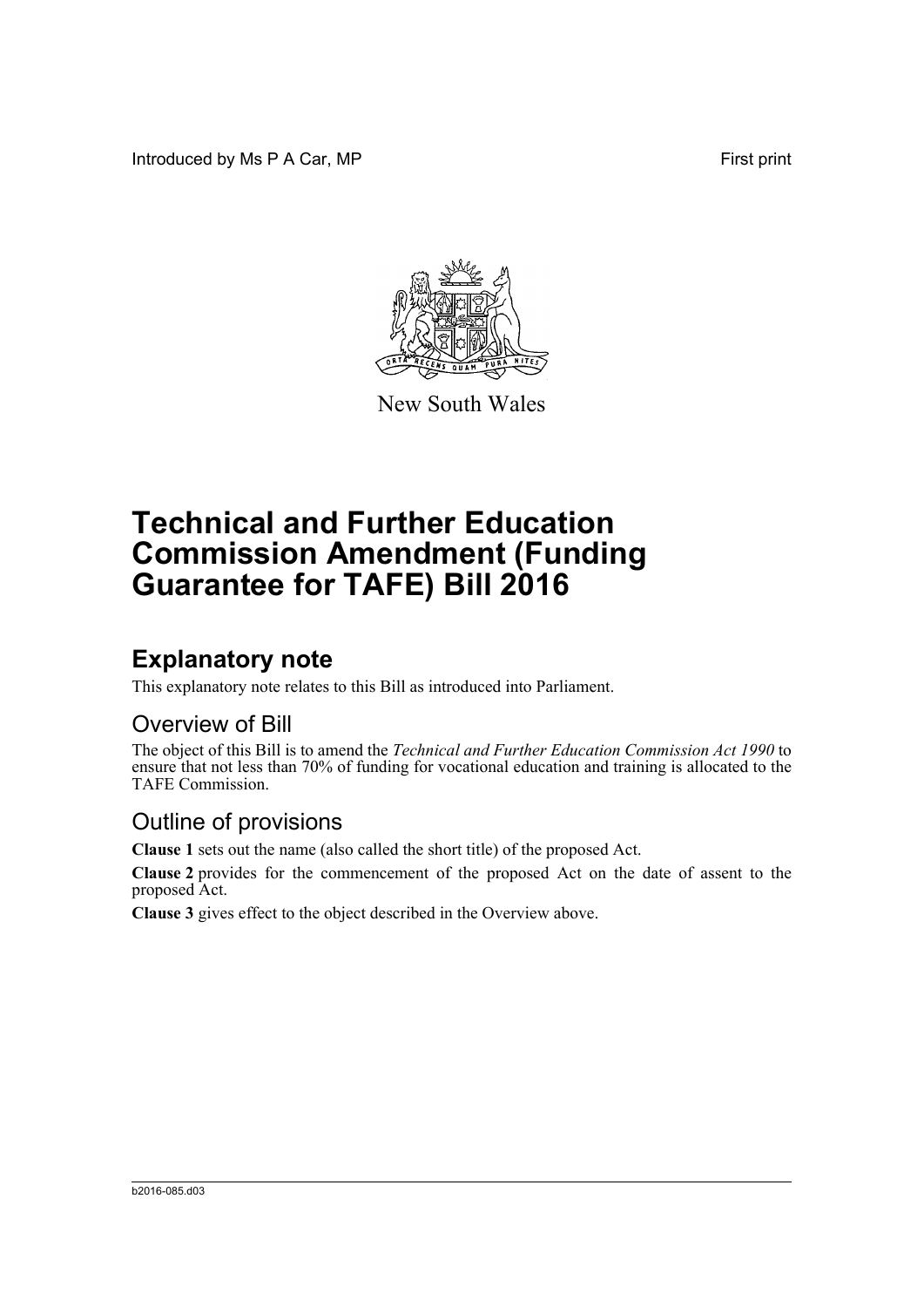Introduced by Ms P A Car, MP **First** print



New South Wales

# **Technical and Further Education Commission Amendment (Funding Guarantee for TAFE) Bill 2016**

### **Contents**

|  |                                                                            | Page |
|--|----------------------------------------------------------------------------|------|
|  | Name of Act                                                                |      |
|  | Commencement                                                               |      |
|  | Amendment of Technical and Further Education Commission Act 1990<br>No 118 |      |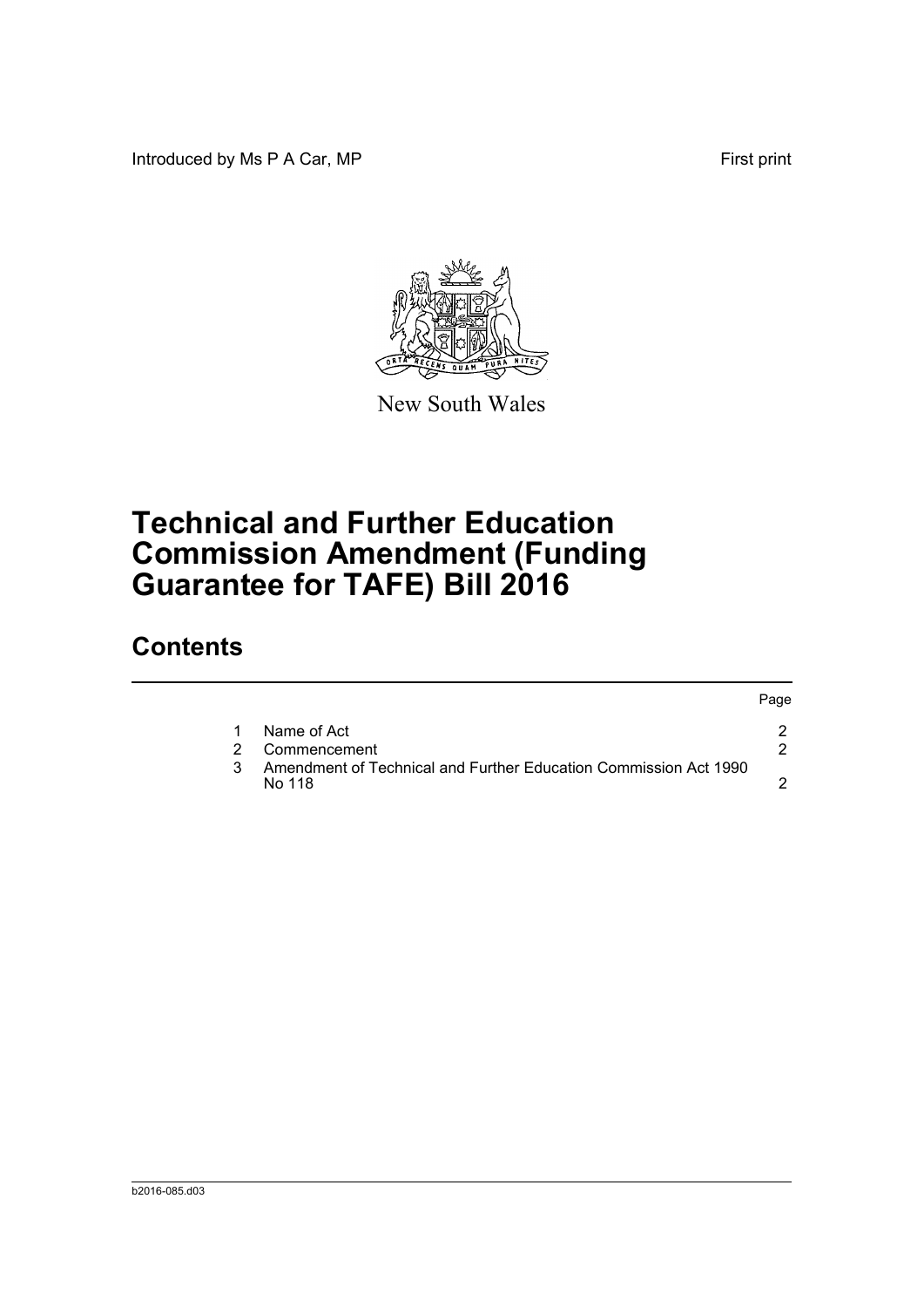

New South Wales

## **Technical and Further Education Commission Amendment (Funding Guarantee for TAFE) Bill 2016**

No , 2016

#### **A Bill for**

An Act to amend the *Technical and Further Education Commission Act 1990* to ensure that not less than 70% of funding for vocational education and training is allocated to the TAFE Commission.